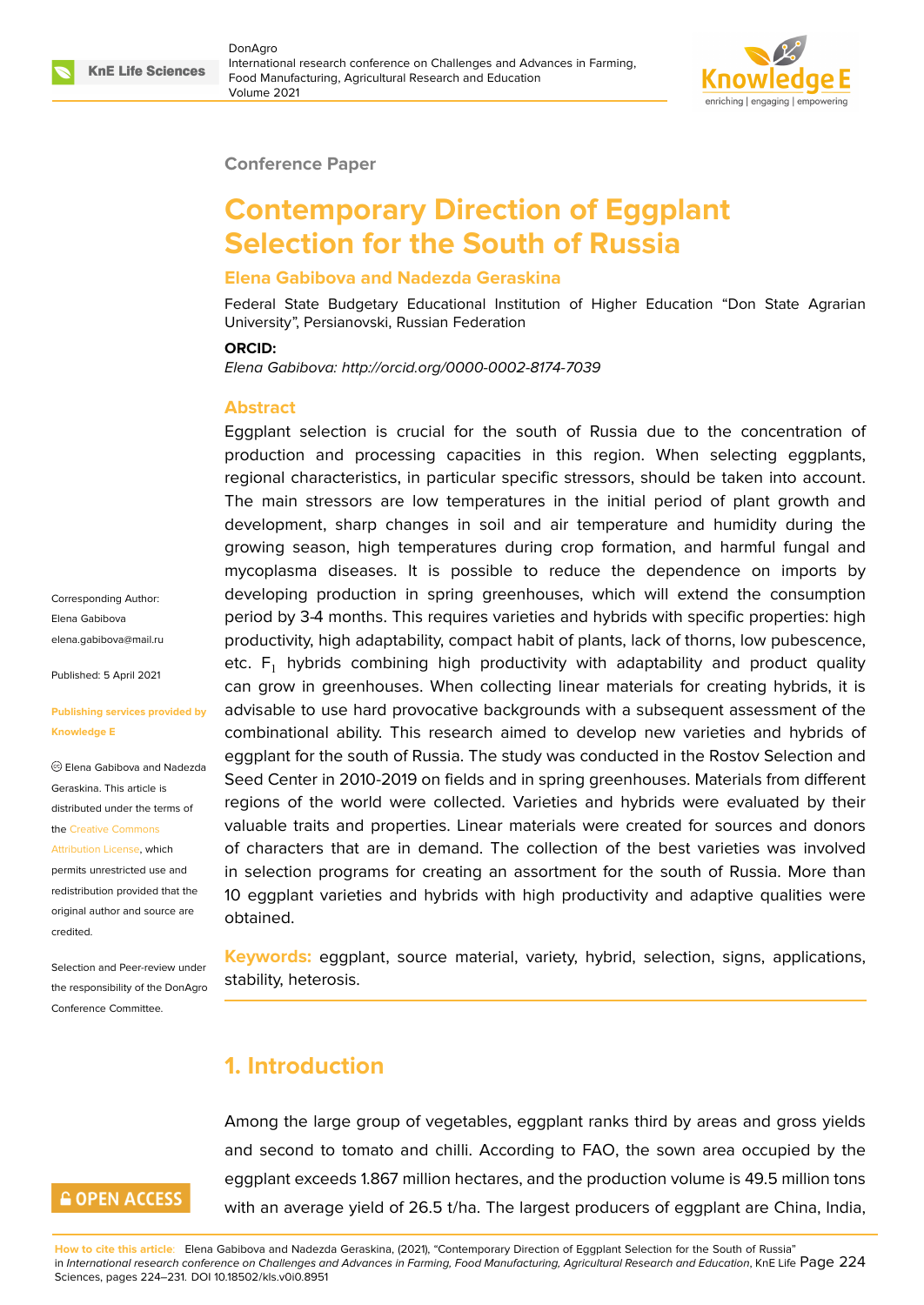Iran, Egypt and Turkey, which together account for more than 90% of world production. Other countries have small areas and gross yield. Taking into account the population of these countries and their climatic conditions, the level of production is high. The leaders are Italy, Spain and Greece; in the CIS, the leaders are Russia, Azerbaijan, Ukraine and Kazakhstan. However, calculation of the cultivated area shows that in recent years more than 14 thousand hectares have been allocated for crops in all categories of farms, which is about 2 times more than in Ukraine and Azerbaijan and 4 times more than in Kazakhstan. The main regions involved in eggplant cultivation are the Republics of the North Caucasus, Astrakhan, Volgograd, Rostov Regions and Krasnodar Krai. Eggplant is grown for local consumption and industrial processing. It is exported to the industrial centers. In winter greenhouses, eggplant occupies extremely insignificant areas that have no effect on the balance of supply and demand in the offseason market. Relatively low yields do not contribute to the popularity of the crop in greenhouses. Most off-season products are imported from the Middle East and Western Europe. Eggplant production is gradually increasing in spring greenhouses, where the highest yields are obtained even earlier than on fields. The demand for eggplant is constantly growing. From 1998 to 2013, the volume of world production grew by 59% due to an increase in sown area by 0.627 million hectares and an increase in the yield by 38%. An increase in productivity is observed in China and Western Europe. In China, crop yields increased almost twofold. In Western Europe, the cultivation of hybrids in winter greenhouses increased the yield to the record level. In 2013, in the Netherlands eggplant yield amounted to 270.83 t/ha, in Great Britain - 255, 43 t/ha, in Belgium - 227.0 t/ha, and in Finland and Germany – more than 100 t/ha. An example of these countries shows the importance of eggplant growing in greenhouses [3].

In Russia, the average per capita consumption of eggplant is not inferior to the global average, but less than in the developed countries. Eggplant is in demand in the south of Russia and industrial centers. In recent years, the needs of the [po](#page-6-0)pulation have been satisfied completely, but there is a shortage of raw materials for the canning industry. The main period of open ground production does not exceed 3 months from July to September. In the off-season period, there is a deficit compensated by imports and local production in spring greenhouses. High prices for imported products and poor development of eggplant production in greenhouses are constraining factors for further growth in consumption. An important limiting factor is low productivity of and adaptability to regional stressors. Given its high nutritional advantages, dietary and medicinal qualities, there is an urgent need to develop eggplant selection in southern Russia.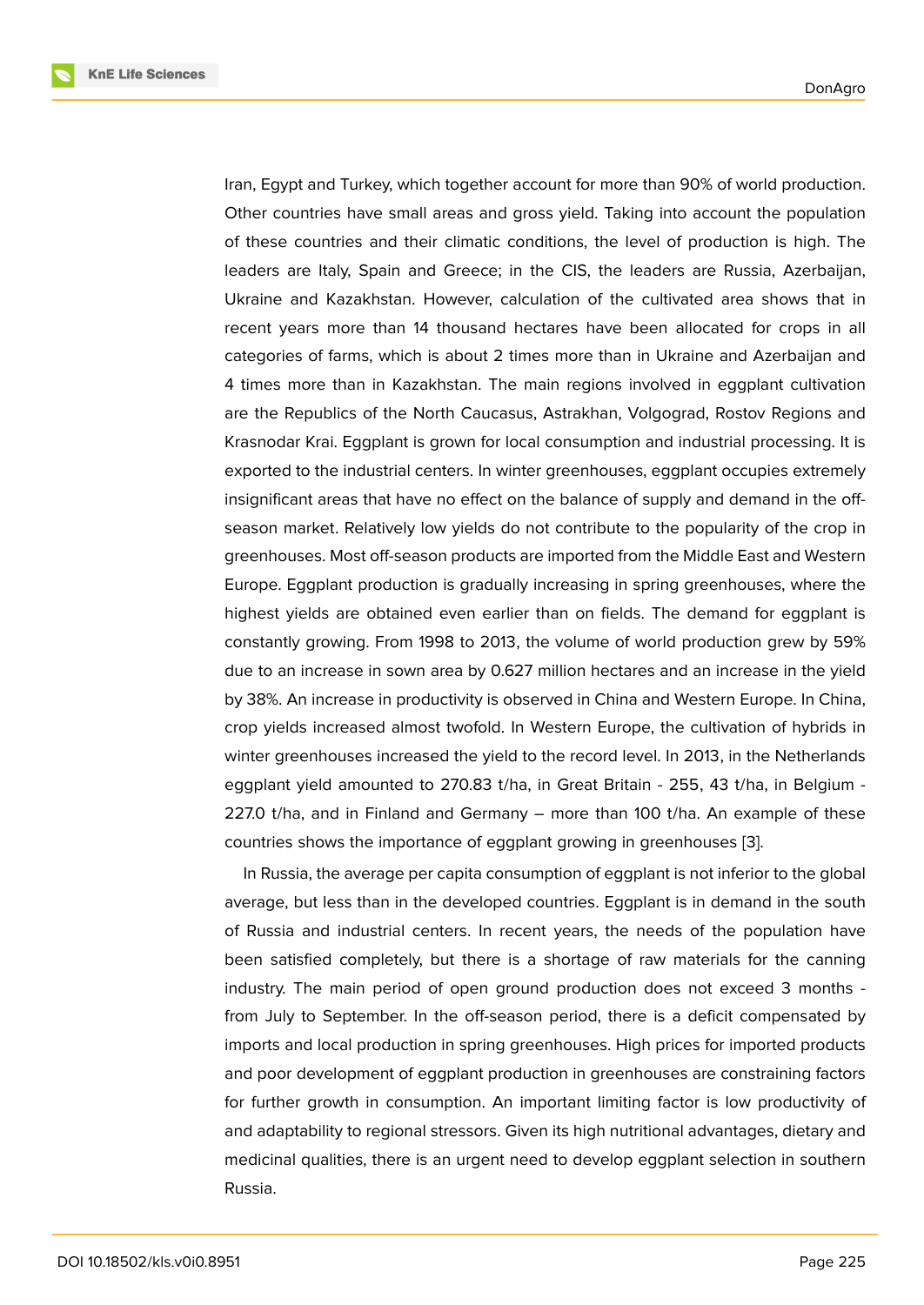### **2. Methods**

Therefore, the research aim is to develop new varieties and hybrids of eggplant for the south of Russia.

The studies were conducted in Rostov Selection and Seed Center of the Agroholding in 2010-2019. The soil was chernozem. Weather conditions were typical of the climatic zone of southern Russia. Summer was hot and dry, with long periods of drought at temperatures above 30 °C. The sum of active temperatures exceeded 3500 °C, and the amount of precipitation was 280 mm.

The research material was modern commercial varieties and hybrids of eggplant of various ecological and geographical origin.

The study of the source material was carried out according to the standard methods [2] on fields and in spring greenhouses. A number of techniques have been improved [1]. The source material was evaluated on special provocative backgrounds. The most stable genotypes were included in hybridization, and linear material was created on their [ba](#page-6-1)sis. Varietal and heterotic selection was carried out. For the purposeful assessment [an](#page-6-2)d selection of selection materials, models of varieties and hybrids were developed, and the resulting material was grown in various soil and climatic conditions [4].

### **3. Results and Discussion**

Over 12 years, more than 100 varieties and hybrids of the world's leading eggplant selection companies were studied. More than 300 samples of own selection were studied as well.

When studying the source material, high-productivity genealogies were identified. The most productive varieties are Diamond F<sub>1</sub>, Valentina F<sub>1</sub>, Bagira F<sub>1</sub>, Galich, Donskoy 14, Almaz. It was found that for the conditions of greenhouses, varietal samples with a long fruiting period are required, and for open ground, samples with an early crop production period are required (Table 1).

In spring greenhouses, plant productivity was higher than on fields due to the formation of more branches and flowers. In spring greenhouses, shedding of flowers and ovaries decreased by 20-30% compared with open ground. The average mass of eggplant grown in greenhouses was 10-12% higher. This led to the fact that during the growing season one and the same variety sample in the spring greenhouse formed a crop 2 - 2.5 times higher than in open ground. The average productivity of eggplant in spring greenhouses and open ground varied from 0.5 kg/plant to 2.5 kg/plant, which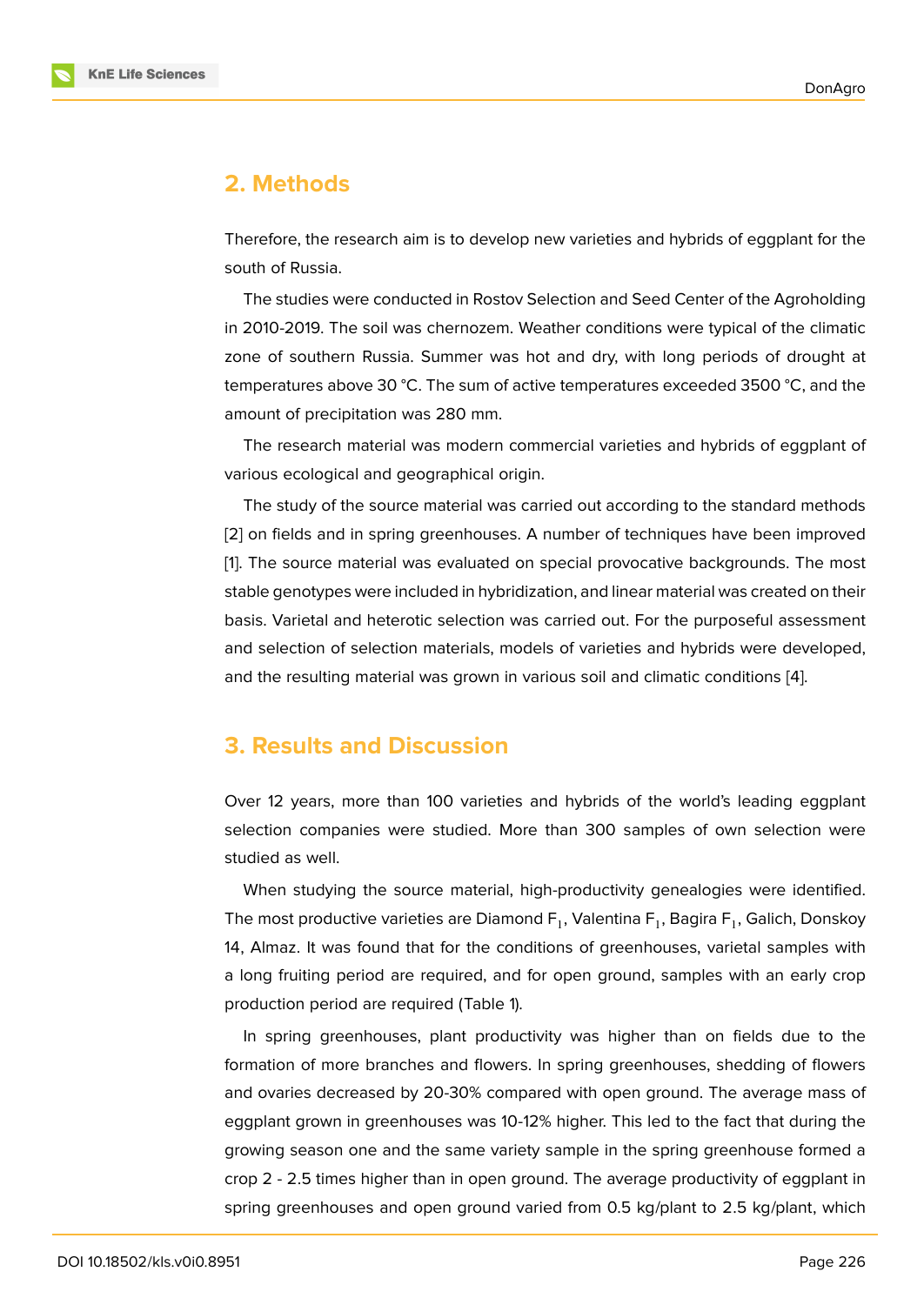| Name of the<br>sample    |               | Average<br>mass, q   |                     |                      |             |
|--------------------------|---------------|----------------------|---------------------|----------------------|-------------|
|                          | Open ground   | % of the<br>standard | Protected<br>ground | % of the<br>standard |             |
| Almaz standard           | 3,1           |                      | 11,1                |                      | 180         |
| Khalif                   | 3,9           | 126                  | 12,0                | 108                  | 200         |
| Samurai sword            | 4,4           | 142                  | 13,5                | 122                  | 220         |
| <b>Goliath Dessert</b>   | 4,0           | 129                  | 13,8                | 124                  | 230         |
| Galich                   | 3,3           | 106                  | 12,5                | 112                  | 240         |
| Donskoy-14               | 3,2           | 103                  | 12,0                | 108                  | 280         |
| Bagira F <sub>1</sub>    | 4,5           | 145                  | 13,4                | 120                  | 210         |
| Diamant $F_1$            | 4,6           | 148                  | 13,9                | 125                  | 230         |
| Valentina F <sub>1</sub> | 3,8           | 122                  | 14,2                | 128                  | 180         |
| $HCP_{05}$               | $0.87 - 0.92$ |                      | 1,83-2,02           |                      | 43,09-51,71 |

TABLE 1: The average yield of new eggplant varieties for 2014-2018.

amounted to 23.8 to 119 t/ha per hectare.  $F_1$  had higher productivity than free-pollinating varieties by 10 - 25%.

An analysis of crop formation by various eggplant genotypes showed that productivity depended on the degree of adaptability of the sample. The factors limiting the crop were temperature in the initial period of plant growth, sharp changes in temperature and humidity of soil and air during the fruiting period, low relative humidity and abnormally high temperatures during flowering. Diseases were a result of stressors. The most adaptive varieties are Donskoy 14, Universal 6, Batayskiy and Almaz, which were better than foreign variety  $\mathsf{F}_1.$  The most cold-resistant varieties were Almaz and Donskoy 14. In more comfortable conditions of spring greenhouses, the hybrids produced higher yields. When creating universal varieties and hybrids, it is necessary to use old varieties of local selection which are rsistant to regional stressors.

Eggplant growing had a number of negative consequences, in particular, strong overgrowth of plants, a large number of shoots, a significant increase in the total height of plants and the volume of vegetative mass. An increase in the vegetative mass occurred due to the self-thickening of plants and inhibition of photosynthesis. In the conditions of spring greenhouses, there is a need plant formation. Among the studied source material, a small group of variety samples satisfying these requirements was identified (Table 2).

The varieties Galich, Almaz, Khalif, Samurai Sword and hybrids Valentina  $\mathsf{F}_1$ , Maksik  $F_1$  were of the greatest interest for selection due to a low degree of pubescence. It is possible to use slightly pubescent forms in which leaves are used for food, but it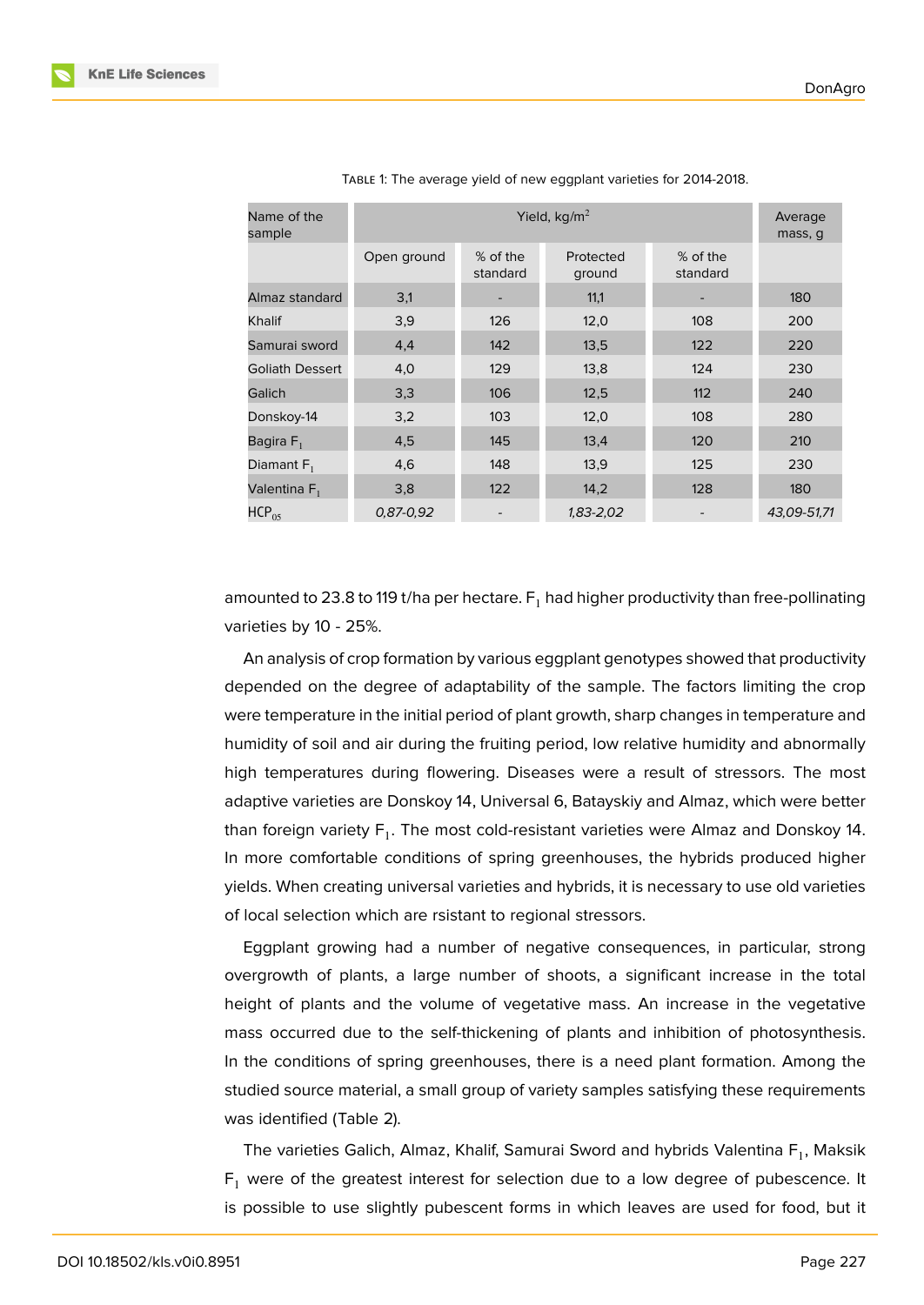| Name of the<br>sample    | Number of<br>side shoots,<br>pcs. | Height of the<br>first branch,<br>cm | Number of<br>leaves | Fuzziness of a<br>leaf, point | Degree of<br>prickling, point |
|--------------------------|-----------------------------------|--------------------------------------|---------------------|-------------------------------|-------------------------------|
| <b>Almaz</b><br>standard | 7                                 | 21                                   | 110                 | 3                             | 1                             |
| Galich                   | 6                                 | 24                                   | 120                 | 3                             | $\circ$                       |
| Maksik $F_1$             | 6                                 | 26                                   | 137                 | 5                             | 1                             |
| Valentina F <sub>1</sub> | $\overline{7}$                    | 21                                   | 126                 | 3                             | $\circ$                       |
| <b>Bataskiy</b>          | $\overline{7}$                    | 20                                   | 181                 | 5                             | 2                             |
| Donskoy-14               | $\overline{7}$                    | 30                                   | 243                 | $\overline{7}$                | 3                             |
| Khalif                   | $\overline{7}$                    | 33                                   | 162                 | 3                             | $\Omega$                      |
| Samurai<br>sword         | 8                                 | 29                                   | 157                 | 3                             | $\circ$                       |
| $HCP_{05}$               | 0,45                              | 3,76                                 | 25,61               |                               |                               |

TABLE 2: Morphological features of the vegetative organs of eggplants in spring greenhouses, 2014-2018.

is necessary to use either interspecific hybrids, or to obtain such forms as a result of mutagenesis, since the existing assortment has a strong and medium pubescence.

In the south of Russia, in spring greenhouses, even completely non-bearing forms with sharp changes in temperature are able to form spikes on the leaves and calyx of the fruit. With the normalization of the microclimate, the spike disappears. To create thornless forms, both parents must be thornless, due to the complex nature of inheritance of this trait. Donors of the thornless trait are samples from Western Europe: Valentina  $\mathsf{F}_1$ , Annette  $\mathsf{F}_1$ , Tirreniya  $\mathsf{F}_1$ , Epik  $\mathsf{F}_1$ , Classic  $\mathsf{F}_1$ . The shortest varieties were Maksik  $\mathsf{F}_1$ , Almaz.

Of particular danger to the cultivated eggplant Solanum melongena L. are diseases and pests. In open ground, plants are subject to more severe diseases. In spring greenhouses, the harmfulness of such dangerous eggplant diseases as columnar and fungal wilting is significantly reduced, but the likelihood of damage to plants by spider mites and aphids increases. No sources of resistance to the column were found among the samples.

Testing the resistance of various varieties and hybrids of eggplant against the rigid infectious background showed that even relatively stable genotypes are affected when plants are weakened under the influence of adverse environmental factors. Parallel selection for resistance to biotic and abiotic stressors gives more significant results. An important role is played by artificial hard provocative backgrounds. The use of seedling estimates does not allow us to achieve the desired result, which is associated with the genetic control of the response to stressors in young plants and plants during the fruiting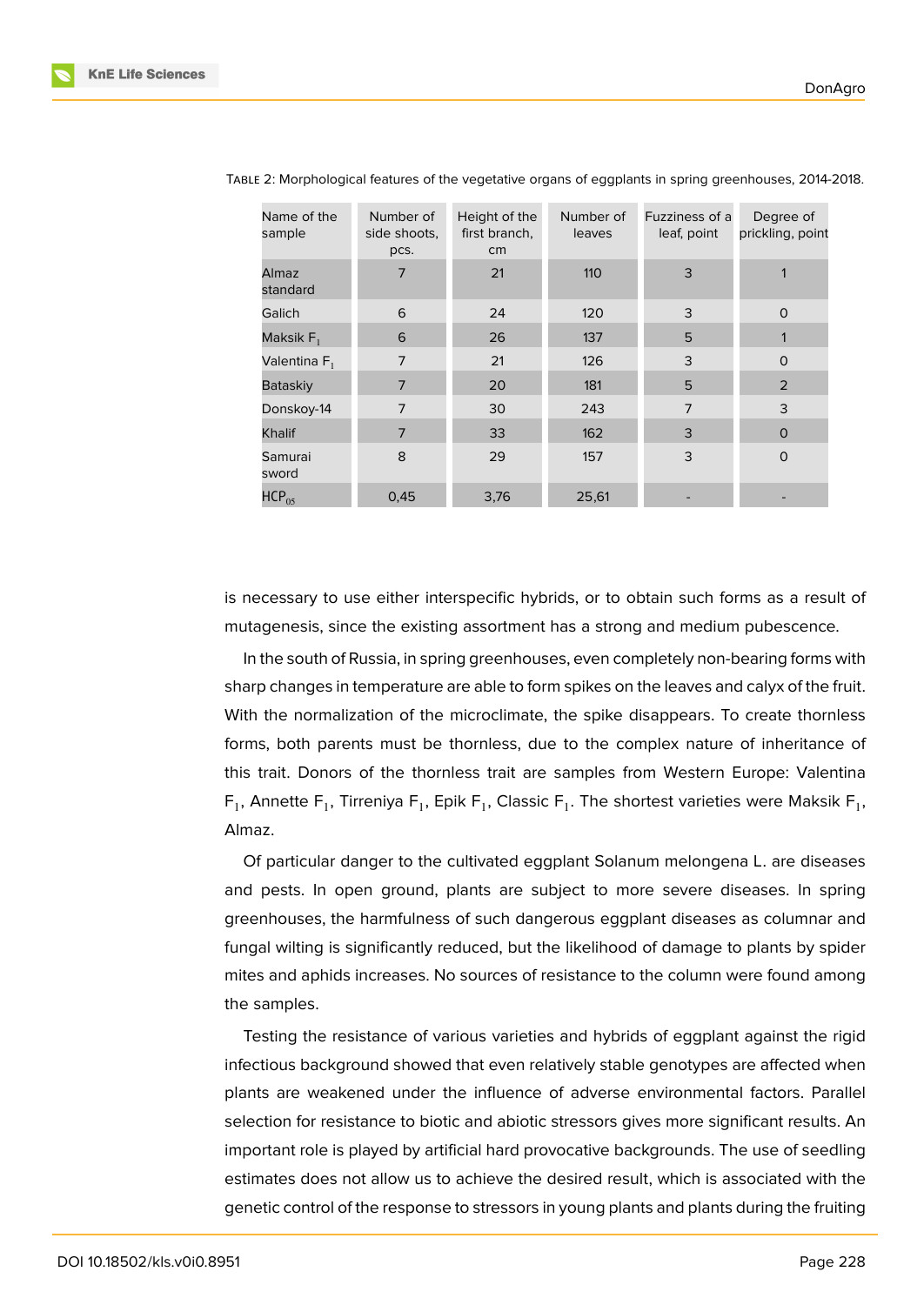

period, as well as the complexity of the effects of many field factors. First-generation hybrids stand out against stiff provocative backgrounds.

Selection of eggplant for heterosis is of particular importance. Many heterotic hybrids are characterized by a combination of high productivity and resistance to stressors. Creation of such hybrids requires linear materials with high stress resistance and combining ability.

To produce linear materials, genealogies of valuable traits and selections were used. When achieving a sufficiently high uniformity of the material, the combining ability of the varieties was determined.

Along with high productivity and stability, it is important to obtain varieties and hybrids with high quality of products. When evaluating the source material for commercial varieties and hybrids, an important indicator is high marketability of products, i.e. a combination of fruit uniformity in size, shape and color. Under the influence of adverse factors, the eggplant has small fruits of an ugly shape; flowers and ovaries may crumble, the color changes. The products are extremely uneven. Part of the samples exhibit parthenocarpy, which eliminates these disadvantages. A partial parthenocarpy is characteristic of Khaliph and Samurai Sword.

Since eggplant is used for processing, quality indicators are indicators of raw materials. The priorities include a high content of pigments, increased content of dry substances and sugars, snow-white and dense pulp, a small amount of seeds, and technical ripeness. A small presence of bitterness is a disadvantage. The excellent quality of raw materials is inherent in special varieties created for processing. The most interesting varieties are Universal 6, Batayskiy, Albatros, Nizhnevolzhsky and hybrids Valentina  $\mathsf{F}_1,$ Epik F<sub>1</sub>.

Along with the priority areas of selection (productivity, adaptability, quality, manufacturability), some new ones have appeared. There are varieties which differ in color, size and shape of the fruit. In amateur gardening, these varieties are very popular. They are used for producing grilled vegetables, where green and white-fruited fruits are more delicious. There is a demand for decorative eggplants with the most diverse shapes, sizes and colors used to decorate balconies and create decorative gardens. Over the research years, the authors obtained valuable materials with various shapes and colors: Eskimo  $F_1$  hybrid and Umka and Albion varieties. The most promising sample of green color is Kit 53. Screening of the selection material made it possible to select samples for pot growing and decorative landscaping. The most promising samples for the decorative gardening are L 67, L 83; samples for balcony and pot growing are 85/17, 94/16, L 107.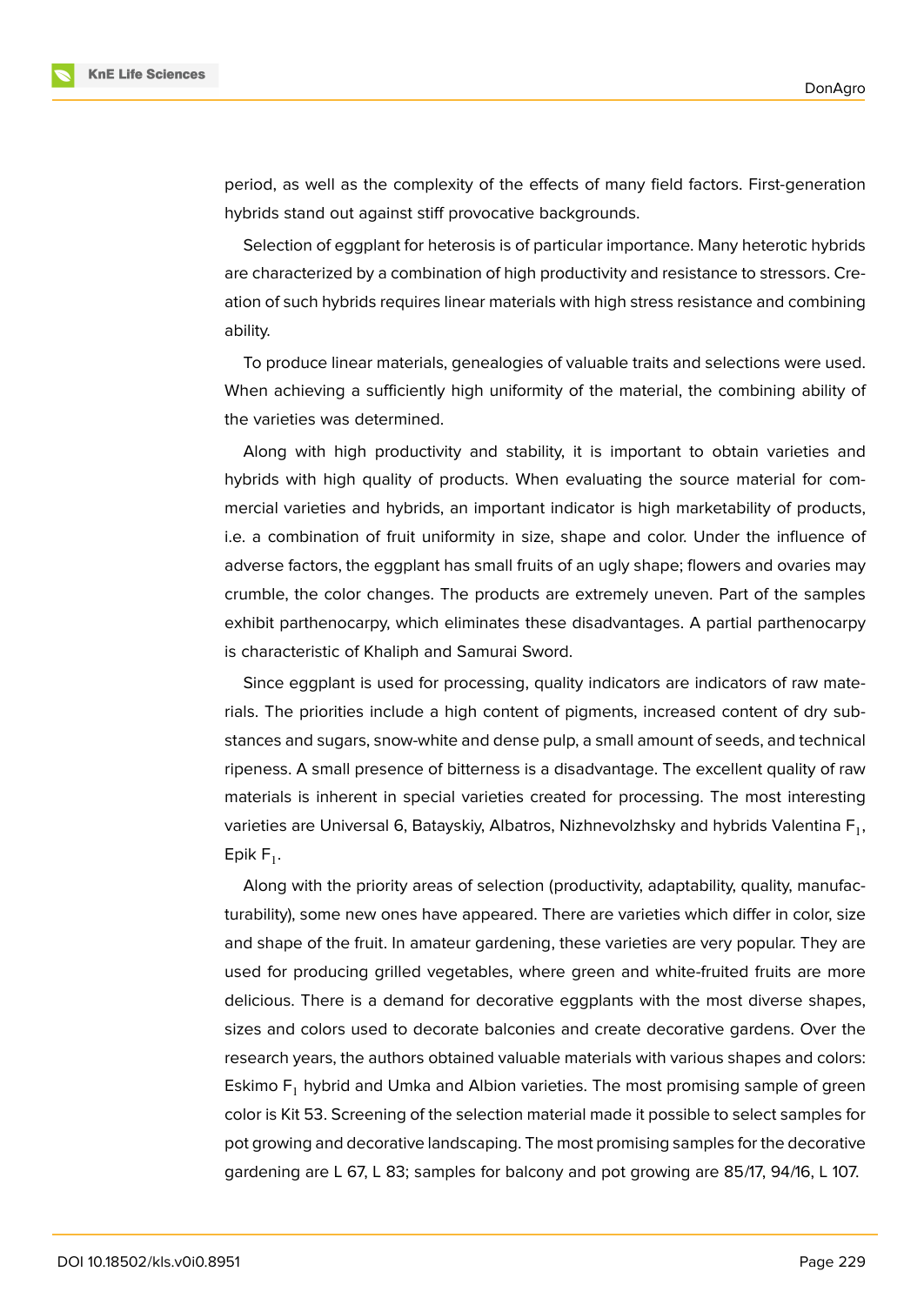

# **4. Conclusion**

Today, the main areas of selection are:

- selection for heterosis;

- selection for various applications, including in the canning industry, for cooking and decorative purposes;

- selection for resistance to biotic and abiotic environmental factors;
- selection for nutritious, valuable and taste qualities of products.

The authors have studied more than 300 varieties of eggplant grown on fields and in greenhouses. Among the studied eggplant varieties, valuable traits were distinguished for various directions of crop selection in the conditions of southern Russia.

### **References**

- <span id="page-6-2"></span>[1] Mamedov, M. I. (2015). *Eggplant (Solanum spp.) Monograph*. Moscow: VNIISSOK.
- <span id="page-6-1"></span>[2] Altinok, H. (2005). First Report of Fusarium Wilt of Eggplant Caused by *Fusarium Oxysporum* f. sp. *melongenae* in Turkey. *Plant Pathology,* vol. 54, p. 577.
- <span id="page-6-0"></span>[3] Altinok, H. (2010). Characterization of *Fusarium Oxysporum* F. Sp. *Melongenae* Isolates from Eggplant in Turkey by Pathogenicity, VCG and RAPD analysis, *Phytoparasitica,* vol. 38, pp. 149-157.
- [4] Drankhar, B. S. (1980). Heterosis in Relation to Yield Components and Shoot Fruit Lorer (*Leucinodes Orbonalis* G.N.) in Brinjal (*Solanum melongena* L), *Genetica Agraria*, vol. 34, issue 3-4, pp. 215-220.
- [5] Geraskina, N. V. (2014). Improved Eggplant Prick Scale. *Potatoes and Vegetables*, vol. 4, pp. 30-32.
- [6] Litvinov, S. S. (2011). *Methodology of Epy Field Experiment*. Moscow: VNIIO.
- [7] Ognev, V. V. (2014). Eggplant: Cultivation Technology and Prospects for Selection. *Potatoes and Vegetables*, vol. 11, pp. 18-22.
- [8] Geraskina, N. V. (2015). Heterosis Selection of Eggplant. *Potatoes and Vegetables*, vol. 12, p. 35.
- [9] Geraskina, N. V. (2019). Prospective Selection of Eggplant for the South of Russia. *Potatoes and Vegetables*, vol. 6, pp. 35-37.
- [10] Ludilov, V. A. (1981). *Tomatoes, Peppers, Eggplant. Recommendations.* Rostov: Kn.
- [11] Kigashpaeva, O. P. (2016). New Varieties of Eggplant for Canning. *Potatoes and Vegetables*,vol. 7, pp. 33-34.